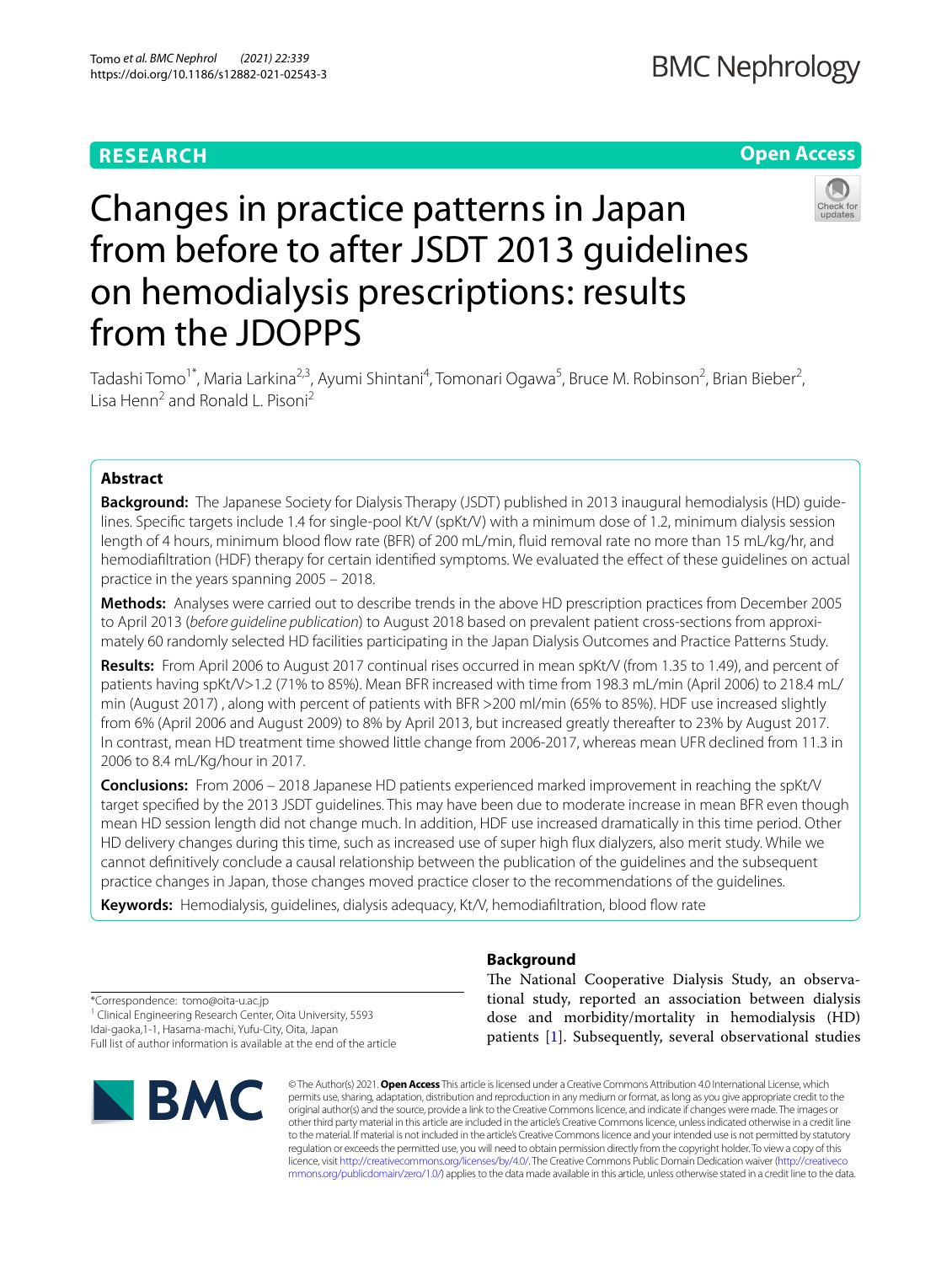showed that higher dialysis dose and longer dialysis treatment time were associated with lower mortality rates. These studies confirmed that survival of HD patients is greatly influenced by dialysis prescription  $[2-5]$  $[2-5]$ .

Based on these fndings, the Kidney Disease Outcomes Quality Initiative (KDOQI) guidelines for hemodialysis adequacy were developed and recommended that single pool Kt/V should be 1.2 or higher (excluding residual kidney function), as a measure of dialysis dose for thrice weekly HD [[6\]](#page-7-3). However, in the randomized clinical HEMO Study in 2002, higher dose hemodialysis, yielding an average single-pool Kt/V of 1.71, showed no survival beneft over lower dose hemodialysis at a singlepool Kt/V of 1.32 [HR= 0.96; 95% C.I. (0.84,1.10)] [\[7](#page-7-4)]. Nevertheless, subgroup analysis suggested that survival was increased for women in the higher dose Kt/V group [[7,](#page-7-4) [8\]](#page-7-5). Subsequently, Port et al [[9\]](#page-7-6), using a much larger observational study dataset, similarly found increased survival for women at higher dose Kt/V levels. It should be noted that the hemodialysis treatment time in the HEMO Study was shorter and that the dialysis prescriptions in the HEMO Study were quite diferent from those in Japan and Europe. Therefore, it is difficult to apply these results to patients in Japan and Europe. Nonetheless, Kimata et al [\[10](#page-7-7)] based on Japan-DOPPS data from 1999-2011, observed lower Kt/V to be associated with elevated mortality among Japanese HD patients and more so among women ( $HR = 1.13$  per 0.1 lower Kt/V, 95% CI: 1.07–1.20) than among men (HR = 1.06 per 0.1 lower Kt/V, 95% CI: 1.00–1.12).

Hemodialysis prescription varies greatly among countries. Considerable diversity in dialysis prescription is also reported in the Dialysis Outcomes and Practice Patterns Study (DOPPS) [[11\]](#page-7-8). In Japan, dialysis patients typically receive a lower dialysis dose, with a dialysis treatment time of 4 hours and a blood flow rate of approximately 200 mL/min  $[12]$  $[12]$ . It is important to consider that mortality of dialysis patients is greatly afected not only by dialysis dose but also by dialysis prescription factors including dialysis treatment time, blood flow rate, ultrafiltration rate, type of hemodialysis flter, and treatment modality [[13\]](#page-7-10). In May 2013, the guidelines for hemodialysis prescription were published by the Japanese Society for Dialysis Therapy. The guidelines provide recommendations on dialysis-related factors including dose, treatment time, blood flow rate, and fluid removal rate. The recommendations are as follows: the minimum dialysis dose of single-pool Kt/V is 1.2 and the target dose is 1.4; the minimum blood flow rate is 200 mL/min; the minimum treatment time is 4 hours; and the fuid removal rate is 15 mL/kg/hr or lower. In addition, hemodiafltration (HDF) is recommended for enhancing the removal of middle molecular-weight solutes (e.g., Beta-2-Microglobulin),

for reducing infammatory cytokines, and for alleviating patient symptoms such as poor appetite, itching, joint pain, and fatigue [[14\]](#page-7-11).

In this study, we investigated the impact of the 2013 Japanese Society for Dialysis Therapy Clinical Guideline for "Maintenance Hemodialysis: Hemodialysis Prescriptions" (hereafter referred to as the Guidelines) on hemodialysis prescription in Japan using the data of the Japan-DOPPS from 2005–2018 (DOPPS phase 3, 4, 5, and 6).

### **Methods**

#### **Data source**

The DOPPS [\(http://www.dopps.org](http://www.dopps.org)) is an international prospective cohort study of in-center HD patients randomly selected from a representative sample of dialysis facilities  $[11, 12, 15]$  $[11, 12, 15]$  $[11, 12, 15]$  $[11, 12, 15]$  $[11, 12, 15]$  $[11, 12, 15]$ . This analysis included data from 3,491 HD patients participating in Japan (JDOPPS) phases 3 (2005–2008), 4 (2009–2011), 5 (2012–2015), and 6 (2016-2018), for a total follow up time of 7,087 patient years. Data were reported based on patient medical records, using demographic variables and comorbidity reported at study entry in each study phase. In contrast, laboratory measurement values and medication prescriptions were based on data reported at study entry and updated every 4 months during study participation. All variables were collected using the same data collection tools for all JDOPPS participants. Study approval was obtained by a central institutional review board.

#### **Data Analysis**

Our analyses compared the achievement of dialysis adequacy guideline measures between two periods: before and after the May 2013 publication of the JSDT guidelines (GL). The studied GL measures were: single pool  $Kt/V$  (sp $Kt/V$ ), blood flow rate (BFR), HD treatment time (TT), use of hemodiafltration (HDF), and ultrafltration rate (UFR).

Multivariable linear and generalized linear mixed models were used to assess the slope of the monthly changes in each studied GL measure (i.e., rate of change) that occurred before and after the May 2013 JSDT guideline publication. These models were adjusted for potential confounders including age, sex, time on dialysis, use of HDF (except when HDF use was the outcome), and 13 comorbid factors (diabetes mellitus, cerebrovascular accident (CVA), congestive heart failure, peripheral vascular disease, coronary artery disease, hypertension, other cardiovascular (CV) diseases, recurrent cellulitis/ gangrene, cancer other than skin, gastrointestinal (GI) bleeding, lung disease, neurologic disease, and psychiatric disorder). Auto-regressive, order 1 covariance structure was used based on assessment of best model ft as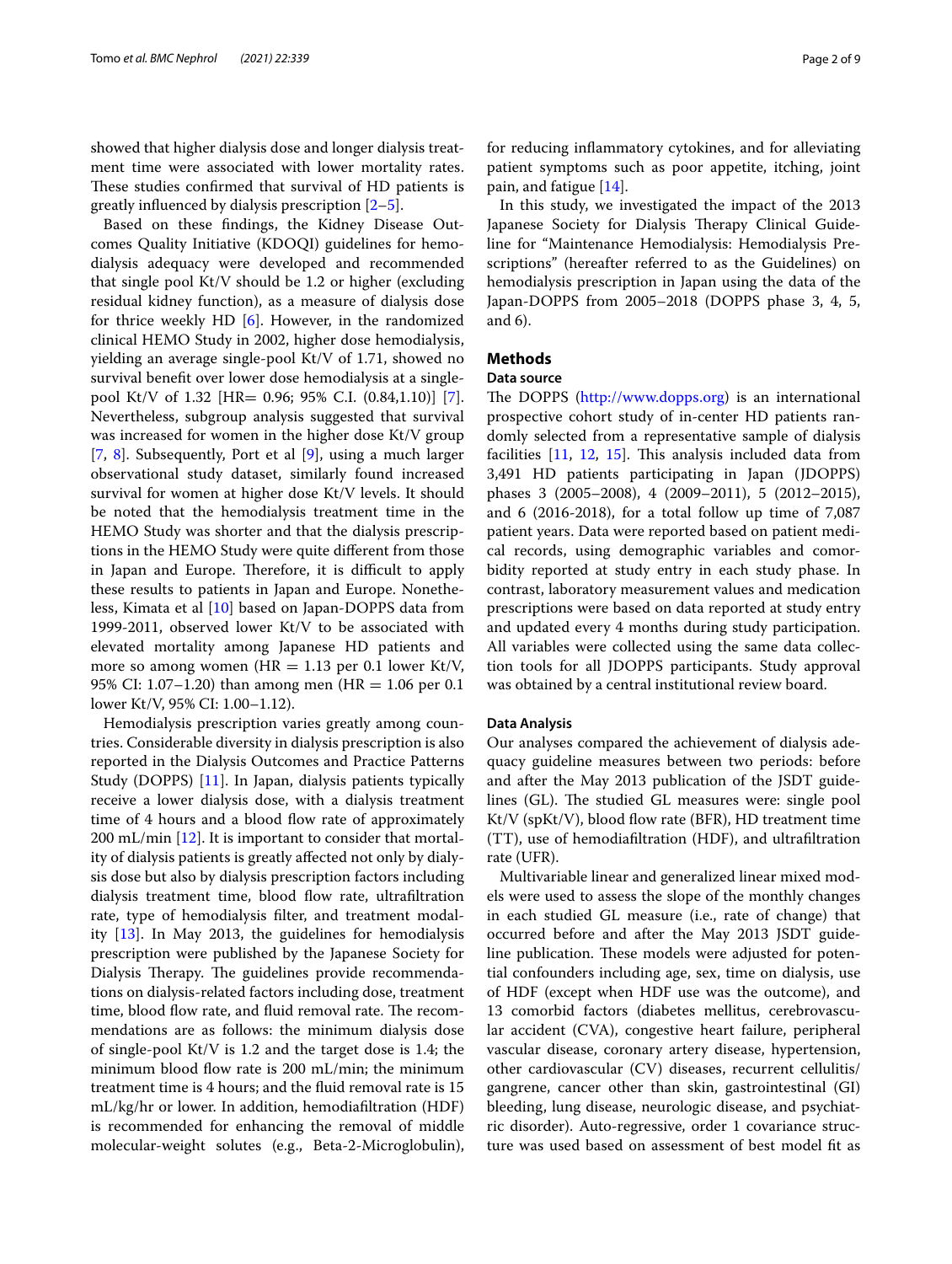assessed by the Akaike information criterion (AIC) [[16\]](#page-8-1) and Bayesian information criterion (BIC) [[17](#page-8-2)], also known as the Schwarz information criterion, among structures that converged across all analyses using multivariable linear mixed models. For binary outcome variables, multivariable generalized estimating equation (GEE) regression models were applied in a manner similar to the above. Subgroup analyses were performed on the following samples stratifed by: sex, age (less than vs  $\geq$ 70 years old), and blood flow rate (less than vs.  $\geq$ 200 mL/min). Standard descriptive statistics characterized the DOPPS patients included in the study at several cross sections, representing each study phase, during follow up (April 2006, August 2009, April 2013, and August 2017).

Any longitudinal patient measures collected during the 13 years of the study period were included in the slope models. Median (interquartile range) of patient follow up was 3.76 (2.59, 6.24) years and median number of records was 12 (9, 20). Median (IQR) number of outcome variables of interest was 12 (8, 19) for BFR, TT, and HDF, and 11 (7, 19) for Kt/V, and UFR. Adjustment variables (age, time since start of dialysis, use of HDF,

and 13 comorbidities) were updated at the beginning of each study phase. The effect of time was assessed with a variable indicating months counting to or from the GP (May 2013), an indicator of period prior or post GP, and a cross-product term of the two. The model for the outcome of use of HDF was necessarily unadjusted for HDF. However, reimbursement for HDF changed in April 2012, and its use likely changed in response to this. Consequently, we included in the HDF outcome model an indicator variable representing observations before vs. after April 2012 to capture this external efect.

All analyses used SAS software, version 9.4 (SAS institute, Cary, NC).

#### **Results**

Table [1](#page-2-0) shows the changes before (April 2006, August 2009, April 2013) and after (August 2017) publication of the JSDT Guidelines for dialysis adequacy. The mean spKt/V increased with time, from 1.35 (April 2006) to 1.40 (August 2009) and to 1.42 (April 2013), even before publication of the Guidelines. The value further increased to 1.49 after publication of the Guidelines

<span id="page-2-0"></span>**Table 1** Descriptive statistics by DOPPS phase

| Variable                                  | Phase 3<br>April 2006 | Phase 4<br>August 2009 | Phase 5<br><b>April 2013</b> | Phase 6<br>August 2017 |  |
|-------------------------------------------|-----------------------|------------------------|------------------------------|------------------------|--|
| N                                         | 1765                  | 1633                   | 1731                         | 1753                   |  |
| Mean age, years                           | 62.5(12.5)            | 64.6 (12.1)            | 65.2(12.2)                   | 65.4(11.8)             |  |
| Male, %                                   | 60%                   | 62%                    | 65%                          | 67%                    |  |
| Mean years on dialysis                    | 8.2(7.1)              | 8.3(7.5)               | 7.3(7.6)                     | 7.1(8)                 |  |
| Mean sp Kt/V                              | 1.35(0.27)            | 1.40(0.28)             | 1.42(0.28)                   | 1.49(0.29)             |  |
| sp Kt/V $\geq$ 1.2, %                     | 71%                   | 77%                    | 79%                          | 85%                    |  |
| Mean dialysis treatment duration, minutes | 238.2 (30.6)          | 236.4 (28.4)           | 238.4 (27.2)                 | 243.3 (26.7)           |  |
| Mean utrafiltration rate, mL/kg/hr        | 11.3(4.1)             | 8.6(3.5)               | 8.7(3.5)                     | 8.4(3.3)               |  |
| Mean blood flow rate, mL/min              | 198.3 (27)            | 202.2 (27.5)           | 207.9 (31.1)                 | 218.4 (35.3)           |  |
| Blood flow rate $\geq 200$ mL/min, %      | 65%                   | 72%                    | 78%                          | 85%                    |  |
| Hemodiafiltration use, %                  | 6%                    | 6%                     | 8%                           | 23%                    |  |
| Comorbidities, %                          |                       |                        |                              |                        |  |
| Coronary heart disease                    | 41%                   | 33%                    | 24%                          | 25%                    |  |
| Congestive heart failure                  | 25%                   | 21%                    | 16%                          | 16%                    |  |
| Cerebrovascular disease                   | 13%                   | 15%                    | 11%                          | 17%                    |  |
| Other cardiovascular disease              | 32%                   | 32%                    | 21%                          | 21%                    |  |
| Peripheral vascular disease               | 17%                   | 20%                    | 13%                          | 12%                    |  |
| Hypertension                              | 73%                   | 79%                    | 80%                          | 85%                    |  |
| <b>Diabetes</b>                           | 32%                   | 35%                    | 40%                          | 43%                    |  |
| Gastrointestinal bleeding                 | 4%                    | 5%                     | 4%                           | 2%                     |  |
| Neurologic disease                        | 10%                   | 9%                     | 6%                           | 6%                     |  |
| Psychiatric disorder                      | 3%                    | 6%                     | 4%                           | 3%                     |  |
| Recurrent cellulitis                      | 4%                    | 5%                     | 3%                           | 3%                     |  |
| Cancer, non-skin                          | 9%                    | 11%                    | 10%                          | 12%                    |  |
|                                           |                       |                        |                              |                        |  |

Shown are mean values (standard deviation) or percent prevalence of the indicated characteristic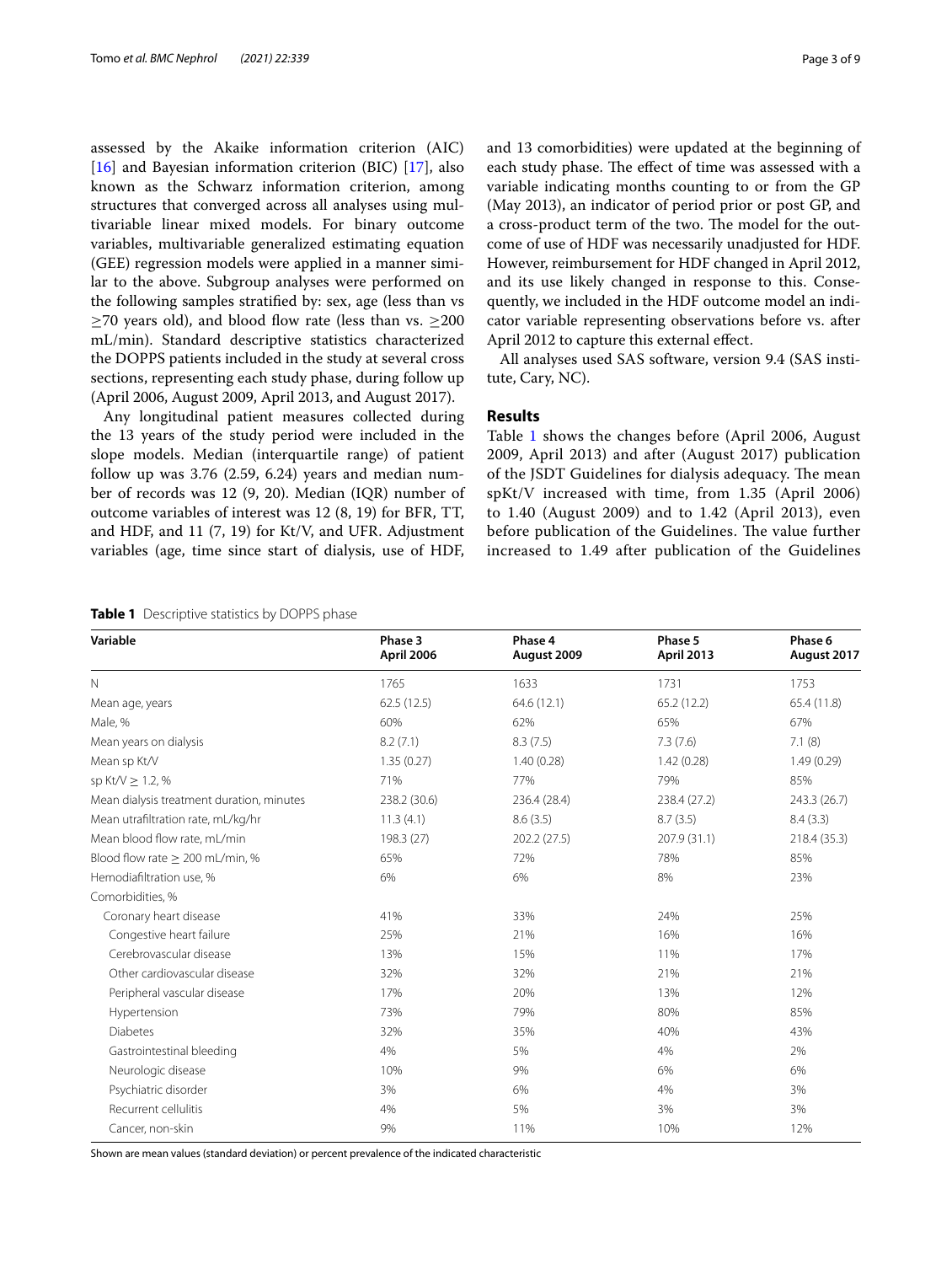(August 2017). The pre-publication slope for mean  $spKt/v$  was  $+0.01481/m$  onth, and the post-publication slope for mean spKt/v was  $+0.01781$ /year, with this slope diference of 0.003/year not being statistically sig-nificant(95% C.I. [-0.0022, 0.0082], Table [2\)](#page-3-0). The percentage of patients having a single pool Kt/V of  $\geq$ 1.2 also increased with time from 71% in April 2006, to 77% in August 2009 and to 79% by April 2013 before publication of the Guidelines, while further increasing to 85% after publication of the Guidelines (Figure [1\)](#page-4-0).

The percentage of patients with a blood flow rate of  $\geq$ 200 mL/min increased with time from 65% (April 2006) to 72% (August 2009) and to 78% (April 2013) before publication of the Guidelines, and further increased to 85% after publication of the Guidelines (Figure [2\)](#page-4-1). In logistic models of the odds of patients having a blood flow rate  $\geq$ 200 mL/min vs. not over time, the pre-publication slope was +0.1191units/year whereas the postpublication slope was 0.0682 units/year. Post/pre slope diference was -0.051 units/year (95% C.I. [−0.0995,

<span id="page-3-0"></span>

|  | <b>Table 2</b> Pre- and post-publication slopes and 95% confidence intervals for linear mixed regression models |  |  |  |
|--|-----------------------------------------------------------------------------------------------------------------|--|--|--|
|  |                                                                                                                 |  |  |  |

| Outcome                  | Pre-Publication slope, per year (95%<br>C.I. <sup>a</sup> | Post-Publication slope, per year<br>$(95\% \text{ C.I.}^a)$ | Difference in slopes (95% C.I. <sup>a</sup> ) |
|--------------------------|-----------------------------------------------------------|-------------------------------------------------------------|-----------------------------------------------|
| sp Kt/V                  | 0.0148(0.0126, 0.0171)                                    | 0.0178 (0.0138, 0.0218)                                     | $0.0030 (-0.0022, 0.0082)$                    |
| Treatment Time (min)     | 0.7008 (0.4654, 0.9361)                                   | 1.0809 (0.6968, 1.4651)                                     | $0.3802 (-0.1337, 0.8941)$                    |
| UFR (mL/Kg/hour)         | $-0.3257(-0.3548, -0.2965)$                               | $0.0106 (-0.0471, 0.0682)$                                  | 0.3362 (0.2670, 0.4055)                       |
| Blood Flow Rate (ml/min) | 1.5762 (1.3177, 1.8347)                                   | 1.9583 (1.5557, 2.3610)                                     | $0.3821 (-0.1610, 0.9252)$                    |

*Note*: slope changes were adjusted for covariates as described in Methods

<sup>a</sup> *C.I.* Confdence Interval

In case-mix adjusted logistic regression mixed models of the odds of patients having spKt/V  $\geq$  1.2 vs. not over time, the pre-publication slope was  $+0.109$  units/year. By contrast, the post-publication slope was  $+0.1292$ units/year, resulting in a slope diference of 0.02015 units/year (95% C.I. [−0.0434, 0.0837], Table [3\)](#page-3-1). In a sensitivity analysis, when models were not adjusted for HDF use, the post-/pre-slope diference was seen to be larger at +0.0279 units/year (but did not achieve 0.05 statistical signifcance).

The mean blood flow rate increased with time from 198.3 mL/min (April 2006) to 201.7 mL/min (August 2009) and to 202.2 mL/min (April 2013) before publication of the Guidelines, and further increased to 218.4 mL/min after publication of the Guidelines (August 2017, Table [1\)](#page-2-0). Regarding mean blood flow rates over time, the pre-publication slope was  $+1.5762$  mL/min per year compared to the post-publication slope of  $+1.9583$  mL/ min per year, with a diference of 0.3821 mL/min per year (95% C.I. [−0.1610, 0.9252]; Table [2](#page-3-0)).

−0.0022], Table [3](#page-3-1))

The mean treatment time showed very little change over time before publication of the Guidelines (238.4 minutes in April 2006, 236.4 minutes in August 2009, and 238.4 minutes in April 2013), but increased slightly after publication of the Guidelines to 243.3 minutes in August  $2017$  $2017$  $2017$  (Table 1). The mean pre-publication slope for treatment time was 0.7008 minutes/year; the post-publication slope was 1.081 minutes/year, and the post/pre slope diference was 0.3802 minutes/year (95% C.I. [−0.1337, 0.8941], Table [2\)](#page-3-0).

The mean ultrafiltration rate (UFR) decreased with time from 11.3 mL/kg/hr (April 2006) to 8.6 mL/kg/ hr (August 2009), rising slightly to 8.7 mL/kg/hr (April 2013) before publication of the Guidelines, and further decreased to 8.4 mL/kg/hr after publication of the Guidelines (August 20[1](#page-2-0)7, Table 1). The pre-publication slope for UFR was -0.3257 ml/kg/hr/year, compared to the post-publication slope of  $0.0106$  mL/kg/hr/year. The

<span id="page-3-1"></span>**Table 3** Pre- and post-publication slopes and 95% confdence intervals for logistic mixed regression models

| Outcome                       | Pre-Publication slope, per year<br>$(95\% \text{ C}$ .I. <sup>a</sup> ) | Post-Publication slope, per year<br>$(95\% \text{ C.I.}^a)$ | Difference in slopes<br>$(95\% \text{ C.I.}^a)$ |
|-------------------------------|-------------------------------------------------------------------------|-------------------------------------------------------------|-------------------------------------------------|
| Odds of sp $Kt/V > 1.2$       | 0.1090 (0.0854, 0.1326)                                                 | 0.1292 (0.0750, 0.1833)                                     | $0.0202 (-0.0434, 0.0837)$                      |
| Odds of blood flow $> 200$    | 0.1191(0.0970, 0.1412)                                                  | $0.0682$ (0.0297, 0.1067)                                   | $-0.0509$ ( $-0.0995$ , $-0.0022$ )             |
| Odds of hemodiafiltration use | $0.0173 (-0.0289, 0.0634)$                                              | 0.3255 (0.2849, 0.3660)                                     | 0.3082 (0.2423, 0.3741)                         |

Note: slope changes were adjusted for covariates as described in Methods

<sup>a</sup> C.I. Confidence Interval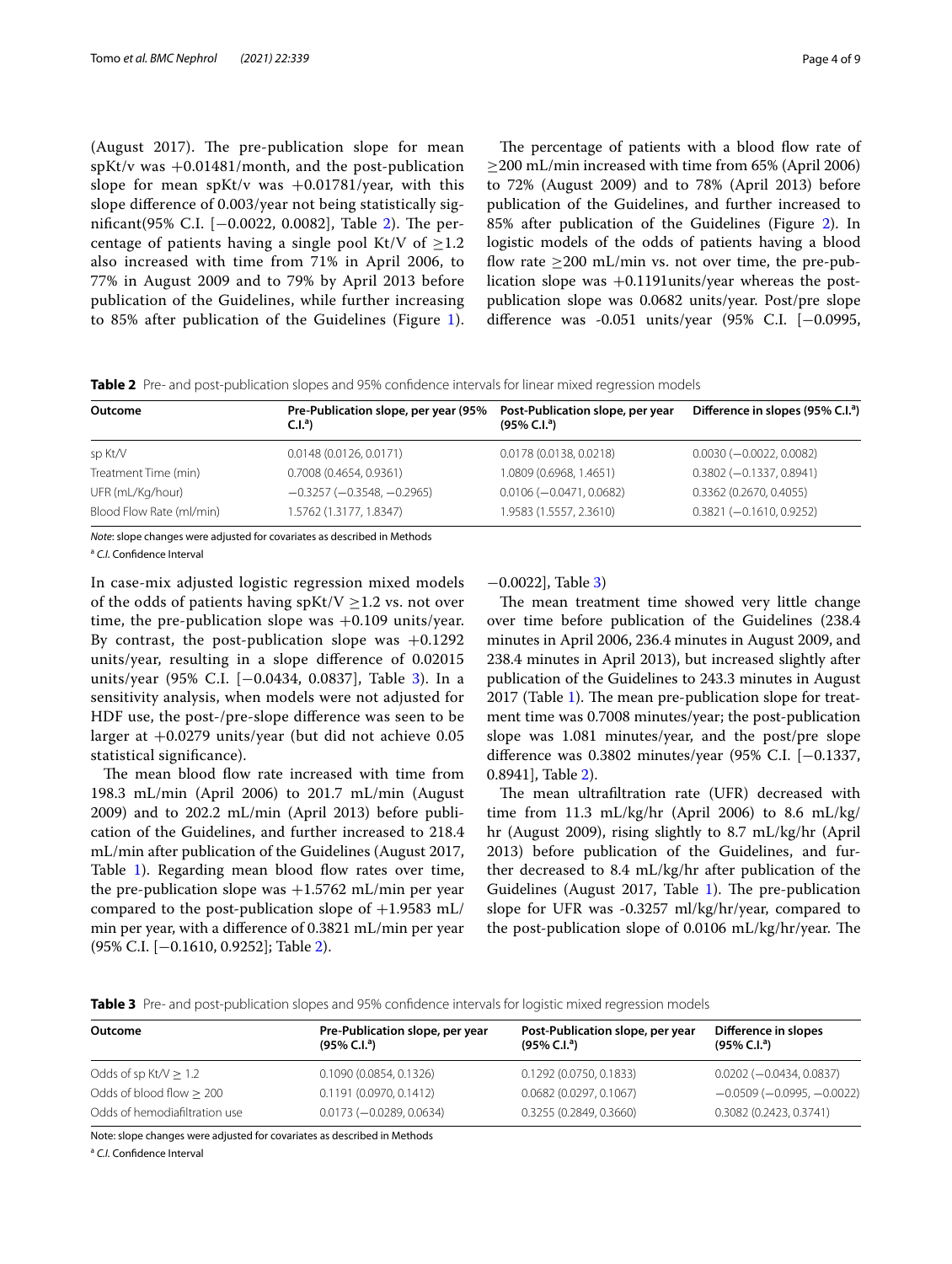

<span id="page-4-0"></span>

<span id="page-4-1"></span>post/pre slope diference was 0.3362 ml/kg/hr/year (95% C.I. [0.2670, 0.4055]).

Finally, the percentage of patients receiving HDF was 6%, both in April 2006 and August 2009; which slightly increased to 8% by April 2013 and further increased to 23% by August 2017 (Table [1](#page-2-0)). In logistic regression mixed models, the pre-publication slope for odds of HDF use was 0.0173 units/year compared to the postpublication slope of 0.3255 units/year. The difference between these two slopes was  $+0.3082$  units/year (95%) C.I. [0.2423, 0.3741], Table [3](#page-3-1)).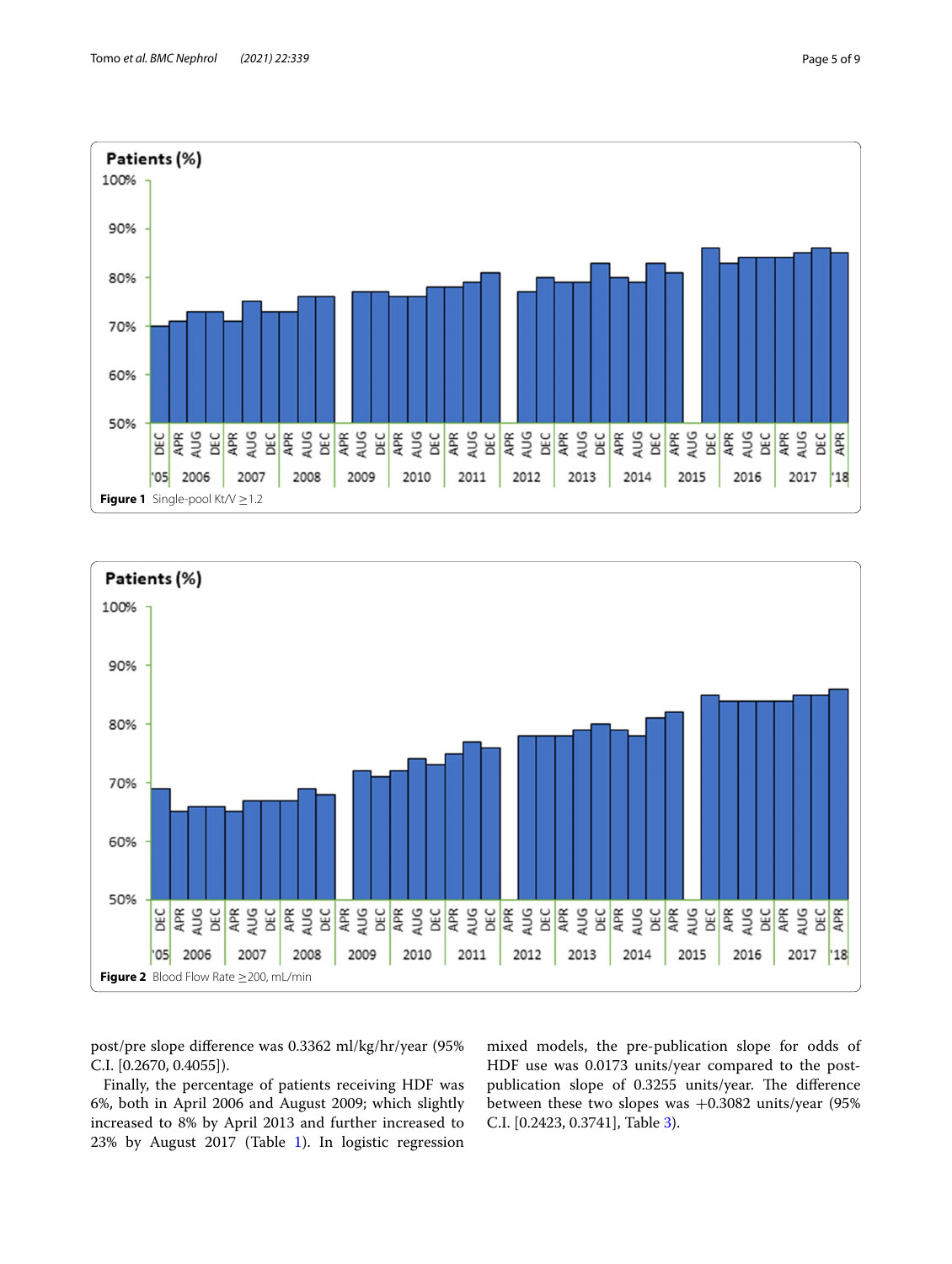#### **Discussion**

Several observational studies have reported that dialysis prescription is associated with mortality  $[18–20]$  $[18–20]$ . These studies reported that the longer the dialysis treatment time, the lower the mortality rates. Furthermore, the HEMO trial found mortality rates to be lower for women when randomized to receive a higher dialysis dose [\[7](#page-7-4), [9](#page-7-6)]. It has also been reported that patients with a urea reduction rate of  $>65\%$  had a lower mortality rate [\[21](#page-8-5)].

The DOPPS, a worldwide observational study, has yielded many signifcant fndings. In particular, the DOPPS has reported that mortality was lower in dialysis patients in Japan than in Europe and the United States<sup>10</sup> ,11,15,19,20. The DOPPS has also reported that many Japanese dialysis patients did not reach a single-pool Kt/V value of 1.2, although the KDOQI guidelines recommend this Kt/V value as a minimum to be achieved  $[6, 10]$  $[6, 10]$  $[6, 10]$  $[6, 10]$  $[6, 10]$ . The effect of the KDOQI guidelines on Japanese dialysis patients was considered to be less.

In this study, we investigated the efect of the Japanese Guidelines on dialysis prescription in Japanese patients using data from the Japan-DOPPS. We investigated the change in the indices for dialysis prescription from 2005 to 2018 (before and after publication of the Guidelines) in Japan-DOPPS participants. The mean single-pool Kt/V increased with time from 1.35 (April 2006) to 1.40 (August 2009) and to 1.42 (April 2013) before publication of the Guidelines, and further increased to 1.49 after publication of the Guidelines (August 2017). In the linear mixed model, the pre-publication slope for spKt/v was 0.0148 units/month versus 0.0178 units/ month for the post-publication slope, thus indicating an increase of 0.003/month (95% C.I. [−0.0022, 0.0082]) in the slope following the Guideline publication. Similarly, in case-mix adjusted analyses of the odds of of patients having an spKt/V  $\geq$ 1.2 vs. not over time revealed a prepublication slope of  $+0.109$  units/month (OR 1.12) vs. +0.1292 units/month (OR 1.14) for the post-publication slope, indicating an increase of 0.0202 units/month (95% C.I.  $[-0.0434, 0.0837)$  in the slope after the Guideline publication. Although the slope diferences before vs. after the Guideline publication date were not statistically signifcant, a trend towards higher spKt/v achievement after the Guideline publication was observed. The mean percentage of patients with a single pool  $Kt/V \geq 1.2$  also increased with time from 71% (April 2006) to 79% (April 2013) before publication of the Guidelines, and to 85% after publication of the Guidelines. These results suggest that the pace of increase in sp Kt/V was accelerated after publication of the Guidelines.

The mean blood flow rate increased with time from 198.3 mL/min (April 2006) to 202.2 mL/min (August 2009) and to 207.9 mL/min (April 2013) before publication of the Guidelines, and further increased to 218.4 mL/min after publication of the Guidelines (August 2017). Mean blood flow rates increased over the entire study period, showing a pre-publication slope of +1.5762 mL/min/mo vs. +1.9583 mL/min/ mo for the post-publication slope, indicating a slope increase of 0.3821 (95% C.I. [−0.1610, 0.9252]) after the Guideline publication date. However, case-mix adjusted analyses of the odds of patients having a blood flow rate >200 mL/min vs. not indicated a pre-publication slope of  $+0.1191$  units/year (OR 1.13) compared to a slope of +0.0682 units/year (OR 1.07) after the Guideline publication year. This post- vs. pre-slope difference of −0.0509 units/month was statistically signifcant, with a 95% C.I. of (−0.0995, −0.0022).

In Japan, the rate of arteriovenous fstula (AVF) use for hemodialysis vascular access is high. An association between higher AVF use and better survival rate has been reported [[22](#page-8-6)[–25](#page-8-7)]. Under the infuence of the higher rate of AVF use, the mean blood fow rate in Japanese dialysis patients has been approximately 200 mL/min for a long time [[26\]](#page-8-8). However, the mean increased to 218.4 mL/ min in August 2017. The possible reason for this is as follows. In 2012, online HDF was approved for insurance coverage, and the number of patients treated with online HDF increased because of the higher insurance reimbursement price. Patients treated with online HDF tend to have a higher blood fow rate compared with those treated with hemodialysis [\[27–](#page-8-9)[29\]](#page-8-10).

It is therefore suggested that the increase in the number of patients treated with online HDF beginning in 2012 affected the blood flow rate. In the registry of the Japanese Society for Dialysis Therapy, a similar trend in blood flow rate has been observed [\[30](#page-8-11)[–32\]](#page-8-12).

Treatment time did not show a marked increase during the period before publication of the Guidelines and showed a slight increase after publication of the Guidelines. The pre-publication slope for treatment time was  $+0.7008$  min/year, the post-publication slope was  $+1.081$ min/year and the post- vs. pre-slope diference was +0.3802. (95% C.I. [-0.1337, 0.8941]). Thus, an increasing trend towards slightly longer treatment time was observed. The DOPPS has reported that treatment time was longer in hemodialysis patients in Japan than in the United States [\[19](#page-8-13)]. It is also reported that every 30-minute longer treatment time in an HD facility was associated with a 6% lower adjusted risk for death [[19](#page-8-13)]. Despite the fact that dialysis patients are generally reluctant to extend their treatment time, the trend per year signifcantly increased after publication of the Guidelines, suggesting that the Guidelines had a signifcant infuence on the same.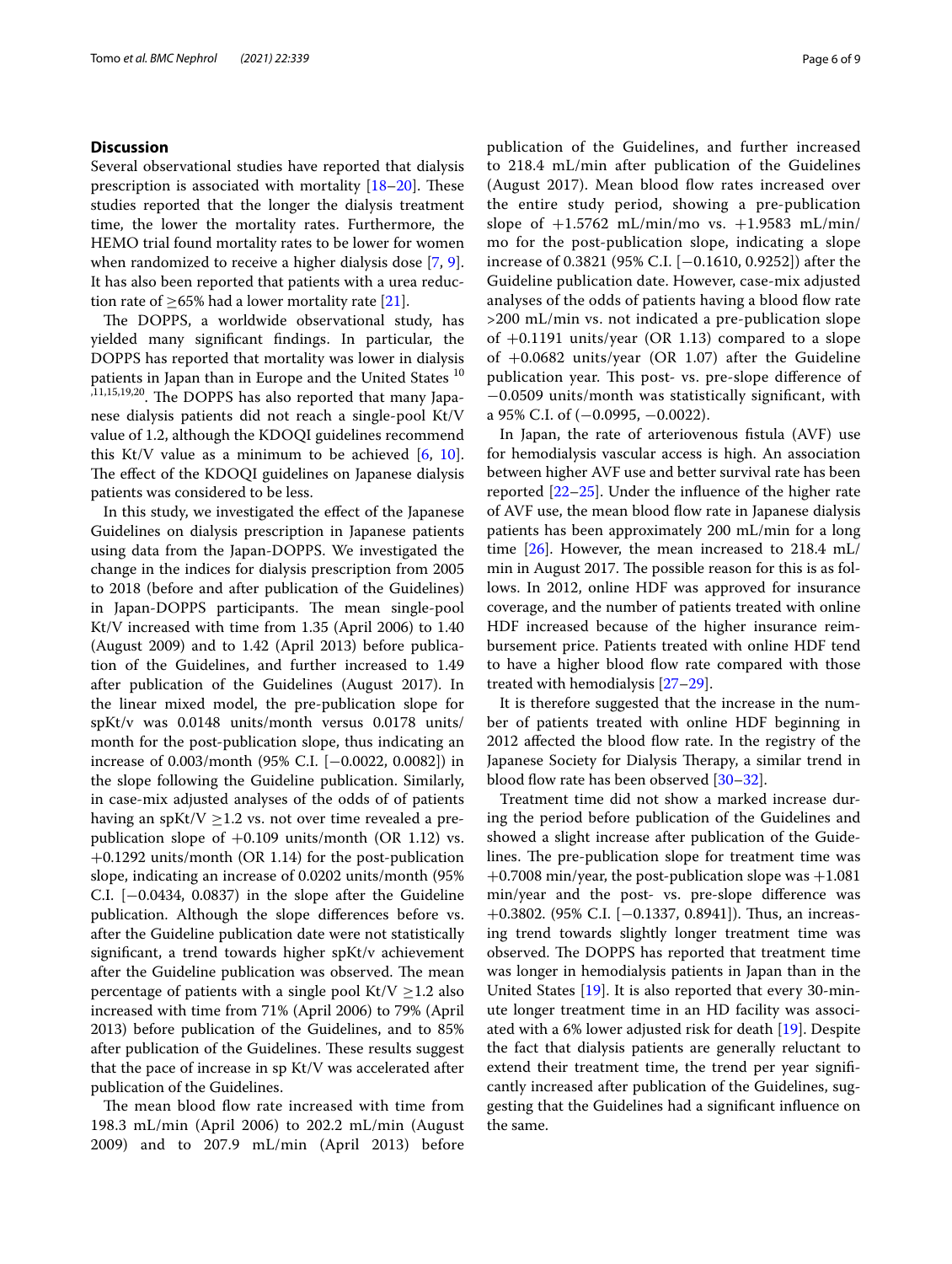There were no marked changes in the UFR, which is an important index for determining fluid removal. The UFR in the present study was relatively low, 11.3 mL/ kg/hr in 2009 and 8.6 mL/kg/hr in 2013, and thereafter decreasing slightly to 8.4 mL/kg/hr in 2017. The Guidelines recommend that UFR be  $15 \text{ mL/kg/hr}$  or lower. The DOPPS reported that UFR  $\leq$ 10 mL/kg/hr is associated with better survival [[18\]](#page-8-3). Movilli et al. also recommended that UFR be  $\leq$ 12 mL/kg/hr [[33\]](#page-8-14) and Flythe et al. recommended <13 mL/kg/hr [[34\]](#page-8-15).

Recently, Wong et al reported trends towards lower UFR levels and lower interdialytic weight gain in the US, Canada, Europe, and Australia/New Zealand based on DOPPS data from 2002-2014 [\[35](#page-8-16)]. In the "Japanese Society for Dialysis Therapy Guidelines for Management of Cardiovascular Diseases in Patients on Chronic Hemodialysis," it is recommended that the amount of water removed per unit time should be mitigated to avoid a drop in blood pressure during dialysis, and prolongation of the duration of dialysis should be considered [\[36](#page-8-17)]. Although the UFR in Japanese dialysis patients had been low, it further decreased to 8.4 mL/kg/hr after publication of the Guidelines, suggesting an infuence of the Guidelines.

The percent of patients treated with HDF was 6% in both April 2006 and August 2009; the value slightly increased to 8% in April 2013 and further increased to 23% in August 2017. The pre-publication slope for odds of patients prescribed HDF was +0.0173 units/year (OR 1.02) vs. the post-publication slope of  $+0.3255$  units/ year (OR 1.38). Thus the slope in odds of HDF use markedly increased by  $+0.3082$  units/year (95% C.I. [0.2423, 0.3741]) following publication of the Guidelines. As mentioned earlier, the plausible reason for this is that online HDF was approved for insurance coverage in 2012. However, the percentage of patients treated with HDF only increased to 8% in April 2013 despite online HDF being added to the insurance coverage list in 2012. This might be due to the fact that the dialysis console for online HDF was still not in widespread use at that time due to more limited availability. The rapid increase in the percentage of patients treated with online HDF in 2017 was probably due to the much greater availability of this dialysis console in Japan by 2017.

Online haemodiafltration (HDF) today represents the most advanced and innovative form of renal replacement therapy, and online HDF treatment is now widespread in many countries. There are several characteristics to note regarding Japanese online HDF. The first is the high use of the pre-dilution mode; the second is treatment at a relatively low blood flow rate compared with Europe; and the third is the typical use of a high performance membrane filter. These three characteristics are mutually related. The reason for the wide spread use of pre-dilution mode in online HDF is due to the low blood fow rate utilized in Japan. Furthermore, pre-dilution mode online HDF has the advantage of reducing albumin loss when using a high-performance membrane flter.

In Japan, online HDF is selected as the most advanced blood purifcation modality to eliminate uremic solutes similar in molecular weight to  $\alpha$ 1-macroglobulin, but not for removing β2-microglobulin. In JSDT Renal Registry data (2017), the mean removal rate was 60.7% for HD patients overall and 71.4% for HDF patients overall, indicating that HDF patients overall had a higher mean value than HD patients overall. Nevertheless, there was no marked diference in the pre-dialysis β2-microglobulin levels between HD and online HDF patient groups [\[32\]](#page-8-12).

Roumelioti et al [\[37](#page-8-18)] have also reported that various factors such as a blood purifcation mode, dialytic fluid flow rate, blood flow rate, and membrane materials of flters or dialyzers infuence clearance of the β2-microglobulin. In Japan, many kinds of dialyzers or flters of various membrane materials are used [[32](#page-8-12)]; this factor may infuence blood concentration levels of β2-microglobulin.

However, removing solutes similar in size to α1-microglobulin results in greater loss of serum albumin. It is thought that uremic solutes around  $\alpha$ 1–microglobulin in size can be safely and effectively removed while reducing albumin leak by using the predilution mode when performing online HDF. In the technical aspects, the lower blood flow rate used in Japan compared with that used in Europe may be suitable for pre-dilution mode online HDF using a high performance membrane flter in Japan [\[29](#page-8-10)[–32,](#page-8-12) [38](#page-8-19)–[40\]](#page-8-20).

On the basis of these various factors (incentive in health insurance reimbursement, widespread availability of an HDF console machine, recommendations in the Guidelines, expectations for advanced modality, suitability in the technical aspects), the number of "online HDF" cases increased rapidly from 2013 – 2018.

Our study has several limitations, including its observational design. We investigated the impact of the Guidelines on dialysis prescription, but we could not exclude the infuences of the following confounding factors. First, we could not eliminate the infuence of the revision in the medical payment system. As is well known, there is a possibility that the selection of treatment modality is greatly infuenced by insurance coverage. The impact of this factor might have been as great as that of the Guidelines. In addition, the blood flow rate might have been influenced by changes in treatment mode, which could be a confounding factor.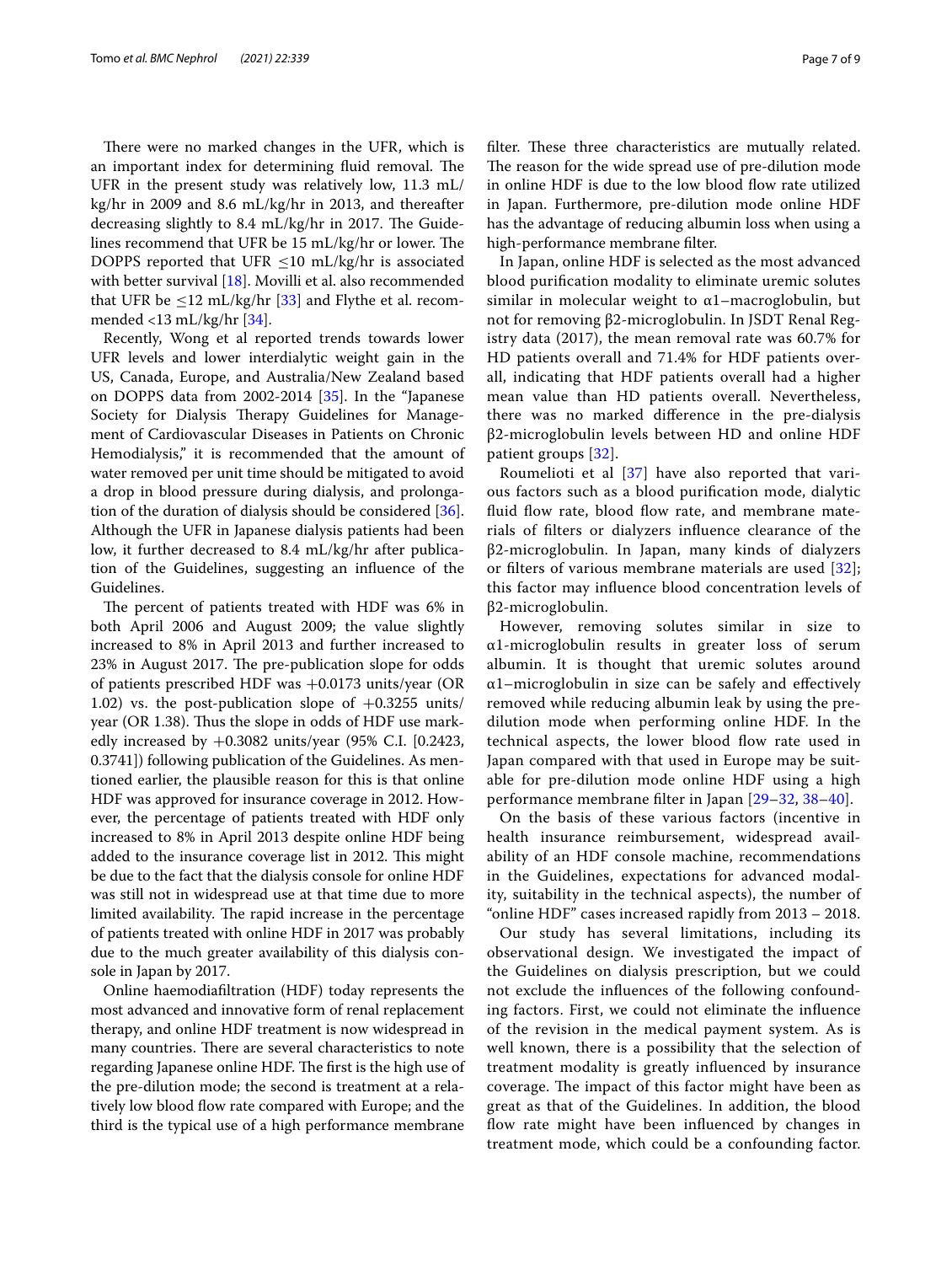Lastly, even though patients and facilities included in JDOPPS were randomly selected for participation, we cannot entirely exclude patient selection bias depending upon which facilities and patients consented to study participation. This can affect the generalizability of study fndings to the extent of such a possible bias existing.

#### **Conclusions**

This study investigated the effect of the Japanese Society for Dialysis Therapy Clinical Guideline for "Maintenance Hemodialysis: Hemodialysis Prescriptions" published in 2013 on hemodialysis prescription in Japan using the data obtained from Japan-DOPPS. The results showed increases in several parameters for dialysis therapy including single-pool Kt/V, blood flow rate, treatment time, and HDF use after publication of the Guidelines, suggesting an infuence of the Guidelines on dialysis prescription.

#### **Abbreviations**

AIC: Akaike information criterion; AVF: Arteriovenous fstula; BIC: Bayesian information criterion; BFR: Blood flow rate; CV: Cardiovascular; CVA: Cerebrovascular accident; DOPPS: Dialysis Outcomes and Practice Patterns Study; GI: Gastrointestinal; GEE: Generalized estimating equation; GL: Guidelines; HDF: Hemodiafltration; HD: Hemodialysis; KDOQI: Kidney Disease Outcomes Quality Initiative; spKt/V: Single-pool Kt/V; TT: Treatment time; UFR: Ultrafltration rate.

#### **Acknowledgements**

We wish to express our appreciation to the J-DOPPS Steering Committee members for their support of this project. We are also very grateful to the study nurses, physicians, medical directors, and patients for their participation, and all the time and attention they have devoted to the J-DOPPS study in Japan. We also wish to thank Kyowa Kirin Corporation for its support of this specifc investigation, and to the large consortium of funders supporing more broadly the DOPPS Program overall as indicated at [www.dopps.org](http://www.dopps.org).

Jennifer McCready-Maynes, an employee of Arbor Research Collaborative for Health, provided editorial assistance for this paper.

#### **Authors' contributions**

1) to have made substantial contributions to the conception or design of the work: LH, BB, TT, AS, TO, BR, RP. 2) the acquisition, analysis, or interpretation of data: LH, ML, BB, TT, AS, TO, BR, RP. 3) the creation of new software used in the work:. 4) have drafted the work or substantively revised it: LH, BB, TT, AS, TO, BR, RP. The author(s) read and approved the fnal manuscript.

#### **Funding**

Global support for the ongoing DOPPS Programs is provided without restriction on publications by a variety of funders. For details see [https://www.](https://www.dopps.org/AboutUs/Support.aspx) [dopps.org/AboutUs/Support.aspx](https://www.dopps.org/AboutUs/Support.aspx). This manuscript was directly supported by Kyowa Kirin Corporation.

#### **Availability of data and materials**

The datasets used and/or analysed during the current study are available from the corresponding author on reasonable request.

#### **Declarations**

#### **Ethics approval and consent to participate**

Study approval was obtained from Tokyo Women's Medical University Ethics Committee in Japan. Study coordinators at each study facility obtained

informed consent from all randomly selected patients. All methods were carried out in accordance with relevant guidelines and regulations.

#### **Consent for publication**

Not applicable

#### **Competing interests**

Brian Bieber, Lisa Henn, and Ronald L. Pisoni are employees of Arbor Research Collaborative for Health which administers the DOPPS. Bruce Robinson is an employee of Arbor Research Collaborative for Health, which administers the DOPPS Program. Dr Robinson has received consultancy fees or travel reimbursement from AstraZeneca, GlaxoSmithKline, and Kyowa Kirin Co., all paid directly to his institution of employment. Ayumi Shintani, Maria Larkina, Tomonari Ogawa,and Tadashi Tomo have no conficts of interest to declare.

#### **Author details**

<sup>1</sup> Clinical Engineering Research Center, Oita University, 5593 Idai-gaoka, 1-1, Hasama-machi, Yufu-City, Oita, Japan. <sup>2</sup> Arbor Research Collaborative for Health, Ann Arbor, USA.<sup>3</sup> Currently at Michigan Medicine, Department of Internal Medicine, Nephrology Division, University of Michigan, Ann Arbor, Michigan, USA. 4 Department of Medical Statistics, Graduate School of Medicine Osaka City University, Osaka, Japan.<sup>5</sup> Department of Nephrology and Blood Purifcation Center Saitama Medical Center, Medical University, Saitama, Japan.

#### Received: 22 June 2021 Accepted: 27 September 2021 Published online: 14 October 2021

#### **References**

- <span id="page-7-0"></span>Gotch FA, Sargent JA. A mechanistic analysis of the National Cooperative Dialysis Study (NCDS). Kidney Int. 1985;28:526–34.
- <span id="page-7-1"></span>2. Collins AJ, Ma JZ, Umen A, Keshaviah P. Urea index and other predictors of hemodialysis patient survival. Am J Kidney Dis. 1994;23:272–82.
- 3. Hakim RM, Breyer J, Ismail N, Schulman G. Efects of dose of dialysis on morbidity and mortality. Am J Kidney Dis. 1994;23:661–9.
- 4. Parker TF, Husni L, Huang W, Lew N, Lowrie EG. Survival of hemodialysis patients in the United States is improved with greater quantity of dialysis. Am J Kidney Dis. 1994;23:670–80.
- <span id="page-7-2"></span>5. Held PJ, Port FK, Wolfe RA, et al. The dose of hemodialysis and patient mortality. Kidney Int. 1996;50:550–6.
- <span id="page-7-3"></span>6. National Kidney Foundation. Clinical practice guidelinesfor hemodialysis adequacy. Am J Kidney Dis. 2006;48(Suppl 1):s12–47.
- <span id="page-7-4"></span>7. Eknoyan G, Beck GJ, Cheung AK, et al. Efect of dialysis dose and membrane fux in maintenance hemodialysis. N Engl J Med. 2002;347:2010–9.
- <span id="page-7-5"></span>8. Depner T, Daugirdas J, Greene T, et al. Dialysis dose and the effect of gender and body size on outcome in the HEMO Study. Kidney Int. 2004;65(4):1386–94.
- <span id="page-7-6"></span>9. Port FK, Wolfe RA, Hulbert-Shearon TE, McCullough KP, Ashby VB, Held PJ. High dialysis dose is associated with lower mortality among women but not among men. Am J Kidney Dis. 2004;43(6):1014–23.
- <span id="page-7-7"></span>10. Kimata N, Karaboyas A, Bieber BA, et al. Gender, low Kt/V, and mortality in Japanese hemodialysis patients: opportunities for improvement through modifable practices. Hemodial Int. 2014 Jul;18(3):596–606.
- <span id="page-7-8"></span>11. Robinson BM, Akizawa T, Jager KJ, Kerr PG, Saran R, Pisoni RL. Factors afecting outcomes in patients reaching end-stage kidney disease worldwide: diferences in access to renal replacement therapy, modality use, and haemodialysis practices. Lancet. 2016;388:294–306.
- <span id="page-7-9"></span>12. Robinson BM, Bieber BA, Pisoni RL, Port FK. Dialysis Outcomes and Practice Patterns Study (DOPPS): Its Strengths, Limitations, and Role in Informing Practices and Policies. Clin J Am Soc Nephrol. 2012 Nov;7(11):1897–905.
- <span id="page-7-10"></span>13. Locatelli F, Karaboyas A, Pisoni R, et al. Mortality risk in patients on hemodiafltration versus hemodialysis: A 'real-world' comparison from the DOPPS. Neph Dial Transplant. 2018;33:683–9.
- <span id="page-7-11"></span>14. Watanabe Y, Kawanishi H, Suzuki K, et al. Japanese Society for Dialysis Therapy Japanese Society for Dialysis Therapy Clinical Guideline for "Maintenance Hemodialysis: Hemodialysis Prescriptions." Therapeutic Apheresis and Dialysis. 2015;19(Supplement 1):67–92.